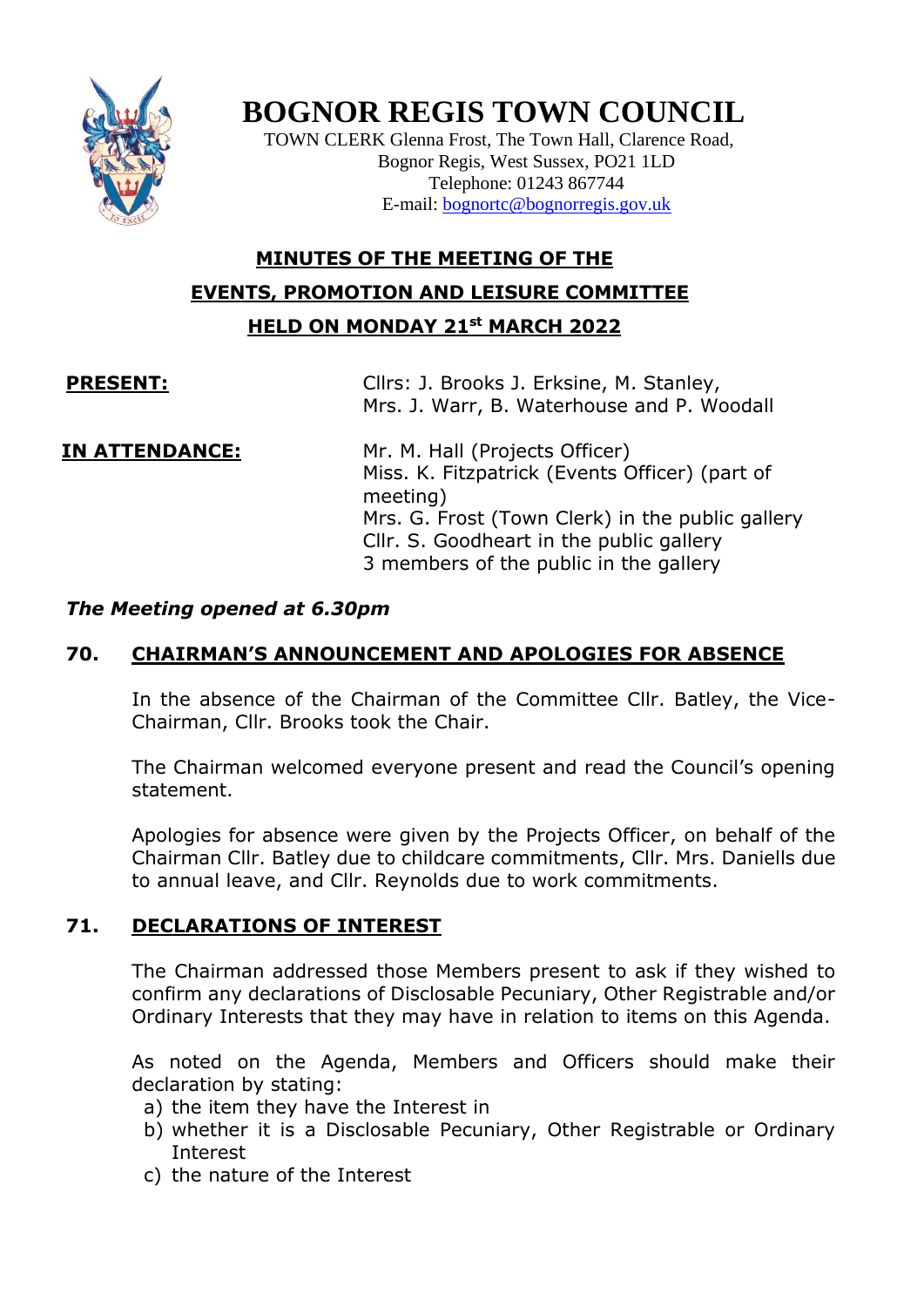- d) if it is an Ordinary Interest whether they intend to temporarily leave the meeting for the discussion and vote
- e) if it is a Disclosable Pecuniary or Other Registrable Interest, and therefore must temporarily leave the meeting for the discussion and vote, whether they will be exercising their right to speak on this matter under Public Question Time.

They then need to re-declare their Interest and the nature of the Interest at the commencement of the item or when the Interest becomes apparent. They should request that it be recorded in the Minutes that they will leave the meeting and will neither take part in discussion, nor vote on the item.

As per the Agenda, it is each Member's own responsibility to notify the Monitoring Officer of all Disclosable Pecuniary, Other Registrable or Ordinary Interests notifiable under the Council's Code of Conduct, not already recorded on their Register of Interests Form, within 28 days.

The Chairman reminded Members to declare their Interests as any arise or again at the relative point in the meeting if they have already.

*Cllr. Brooks declared an Ordinary interest as an Arun District Councillor on Agenda items 6, 10 and 12. He also declared an Interest in Agenda items 7 and 8 as his company occasionally hires equipment to events, however none of the events are ones in which Cllr. Brooks stands to gain any financial benefit from. Cllr. Brooks advised if this was to change, he would inform this committee.* 

*Cllr. Stanley declared an Ordinary interest as an Arun District Councillor on Agenda items 6, 10 and 12.*

#### **72. TO APPROVE THE MINUTES OF THE MEETING HELD ON 17th JANUARY 2022**

Members were asked if there were any objections to the Minutes of the Meeting, held on the 17<sup>th</sup> January 2022.

There being no objections, the Committee **RESOLVED** to **APPROVE** the Minutes of the Meeting held on 17<sup>th</sup> January 2022 as an accurate record of the proceedings and the Chairman duly signed them.

### **73. ADJOURNMENT FOR PUBLIC QUESTIONS AND STATEMENTS**

#### *The Chairman adjourned the Meeting at 6.35pm*

A Member, who was seated in the public gallery, asked for clarification on the funding of the Funshine Days to which the Events Officer confirmed the budgets have already been agreed for the current year. The Member then queried the October burning of the beacon and how the money set aside for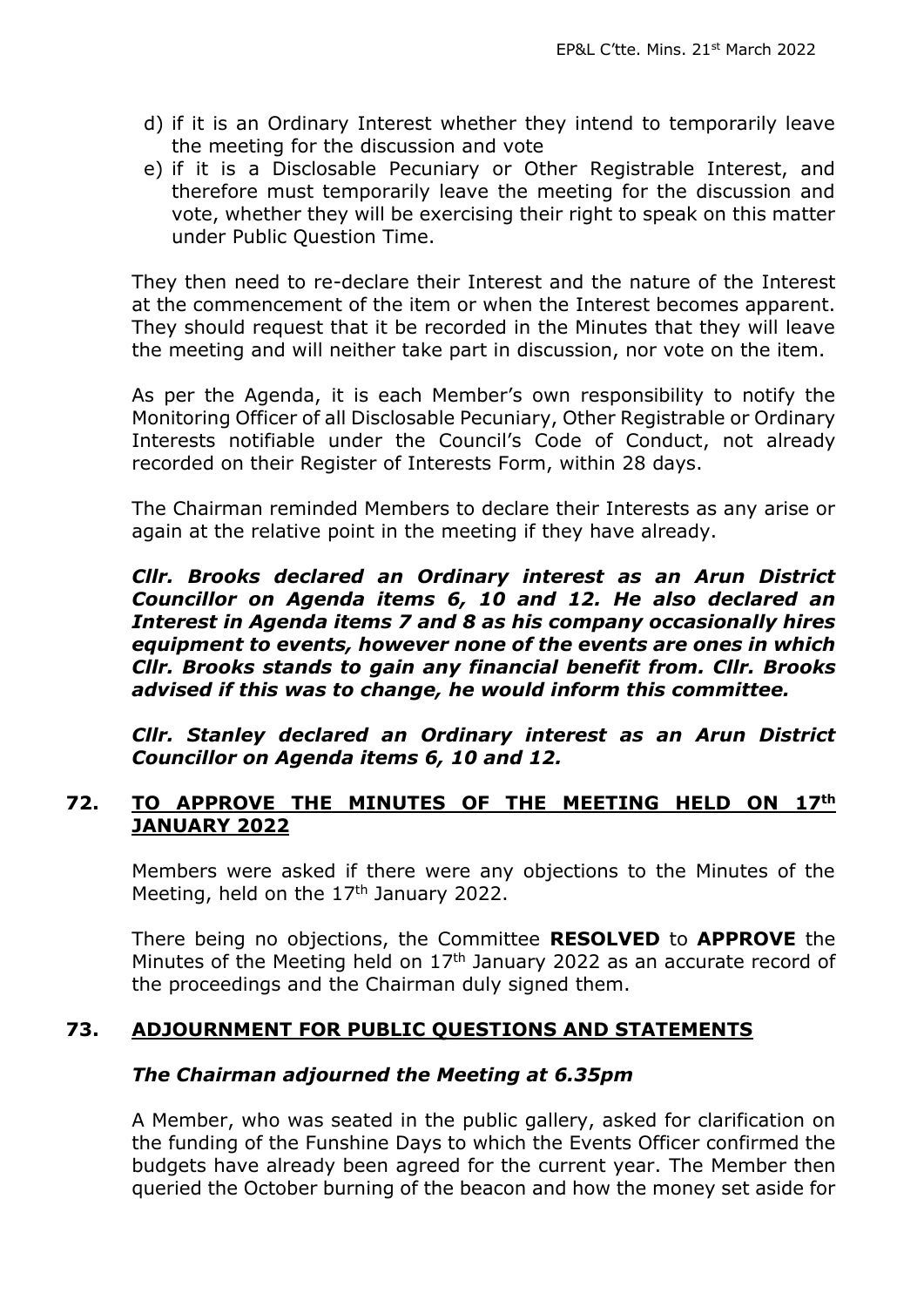this would be used. The Chairman confirmed this topic would be discussed under Agenda item 8 and that the amount of £600 is allotted out of which £187 has been allocated for Town Force hours and potentially more for Officer hours. The Chairman queried whether the Member had any preference of musical genres and in response it was suggested that the Bognor Community Band be considered to play at the event.

Regarding the four Sunday Concerts throughout the year, the Member asked if the budget was set at £2,500 and how these were broken up. The Events Officer informed the Committee that the budget from Bognor Regis Town Council is £1,250 for these events. This was being match-funded by The Rotary Club of Bognor Regis, however not in a monetary sense, and would be through their staff time, planning of the event, promotion, sourcing of the bands, first-aid, security, and marshals.

In response to a final query where the publicity and promotion budget sits, a Member of the Committee confirmed that it falls within the remit of this Committee and the annual amount per year is £1,200 as it has been for the past 3 years.

#### *The Chairman reconvened the Meeting at 6.45pm*

#### **74. CLERK'S REPORT**

#### **74.1 Meeting of the Climate Change Topic Team - 17th January 2022 - Min. 58 refers**

At the previous meeting, a member of the public asked when the next Climate Change Topic Team meeting would be held. As of the  $12<sup>th</sup>$  of April 2021, Members agreed to change the name of the Climate Change Topic Team to the Climate Emergency Focus Group. The Projects Officer is currently seeking agreement from the membership of the Group for a suitable date to meet at the end of March. Members were asked to note that this Group reports directly to the Community Engagement and Environment Committee and not this Committee.

#### **74.2 Test burn of the Beacon - 17th January 2022 - Min. 59.1 refers**

Town Force carried out a successful test burn of the Beacon on Monday 24th January 2022, with Cllr. Brooks, the Town Force Manager and the Projects Officer in attendance.

#### **74.3 Update on Butlin's poster locations - 17th January 2022 - Min. 59.4 refers**

The Projects Officer contacted the PA of Butlin's Director Jeremy Pardey on 14<sup>th</sup> February 2022 for an update on this matter. On 23<sup>rd</sup> February 2022 a response was received stating a review of their poster policy is taking place, and Butlin's will contact Bognor Regis Town Council once this has concluded. Further attempts have been made to progress this further with Butlin's but, as yet no response has been received ahead of this meeting.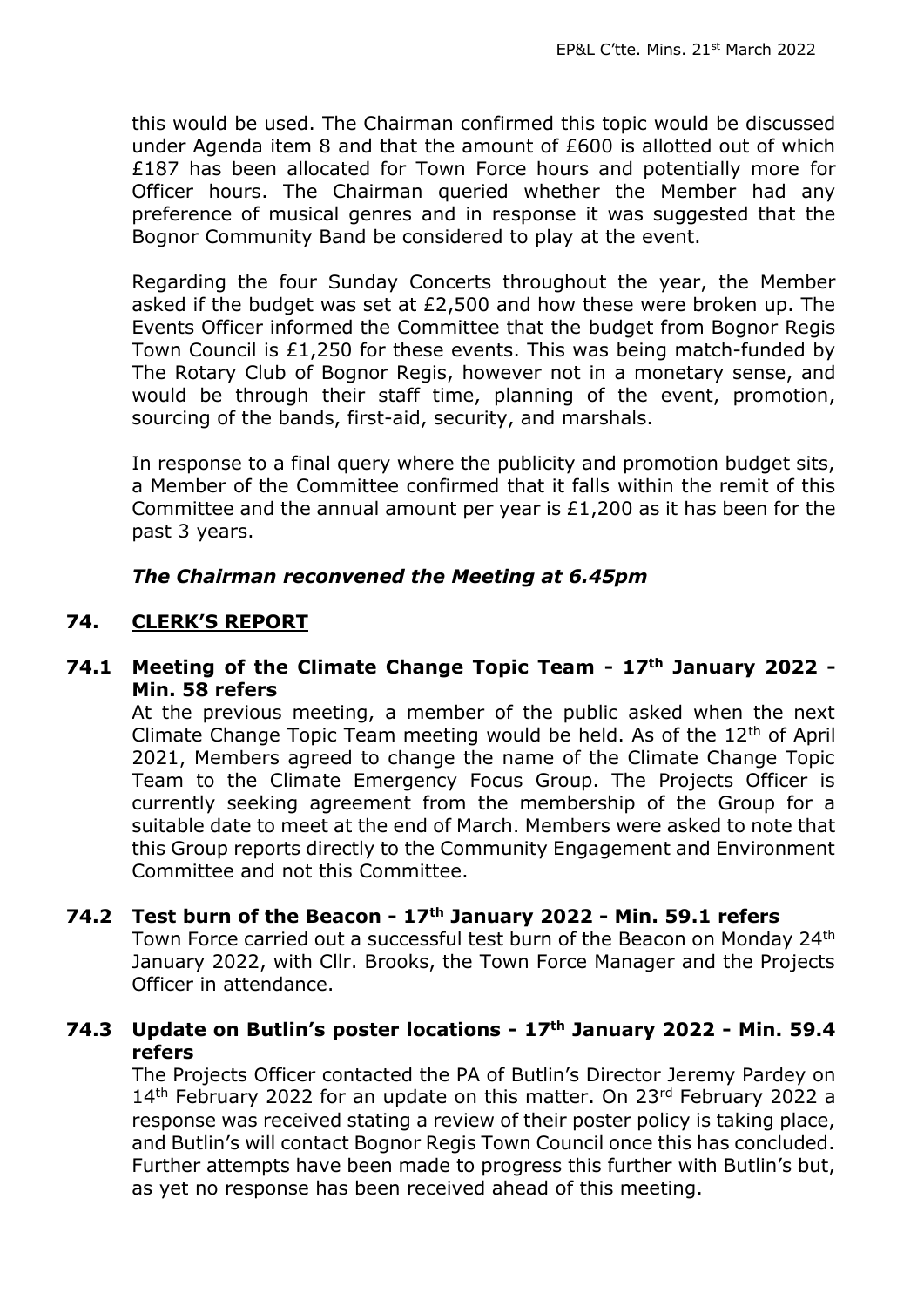**74.4 Update on lamp post banners - 17th January 2022 - Min. 59.5 refers** A Planning Application is in the process of being submitted to Arun District Council, however due to complex documentation requirements these need to be reviewed by a technical designer and meet National Validation Requirements. Should additional lamp post banner sites be desired then this would incur extra costs and would, therefore, need to be proposed as a future agenda item using the adopted form.

**74.5 Zoom exchange with similar sized seaside resorts to share experiences and ideas in relation to promotion**  Contact has been made with town and parish councils in Bridlington, Burnham-on-Sea, Clevedon, Dawlish, Deal, Lymington, Morecambe, and Teignmouth – all of which are similar in size to Bognor Regis. It was explained to these councils that whilst the remit of tourism, and any associated office, falls to our District Council, the Town Council are still keen to play their part in actively promoting our seaside resort and would be interested in hearing how similar councils might promote their parishes as a tourist destination. An invite has been extended to join Bognor Regis Town Council at an informal Zoom meeting to listen to one another's experiences and to share ideas on how, as town and parish councils, we can play our part in promoting tourism. Responses were requested by no later than 31<sup>st</sup> March and, to date, two councils have expressed an interest in accepting the invitation.

In the meantime, the Town Council have signed up to NALC's Coastal Communities Network Forum allowing for an opportunity to meet online with councils, located in coastal communities, around the country to share best practices.

Members are reminded that any request to sign up to a specific promotions training course, that comes at a cost, will be referred to the Policy and Resources Committee for budget approval.

#### **74.6 Christmas Illuminations Switch-On - 15th November 2021 - Min. 50.8 refers**

Back in 2019 the Town Council was approached by ADC to consider matchfunding a budget provision of £25k within the 2020/21 financial year to be used for town centre events as part of an initiative to innovate and regenerate town centres. Despite some concern by Members, the Town Council made provision of a one-off allocation of £25k for that financial year. This was not identified as revenue expenditure, as it had not been clear in the initial approach from ADC about this being an annual activity and therefore it was not being met by the parish precept. Members agreed to support the initiative in principle but required further detailed information on what the funds were to be used for before ratifying the decision to release any of the funding. Despite a proposal being put forward for a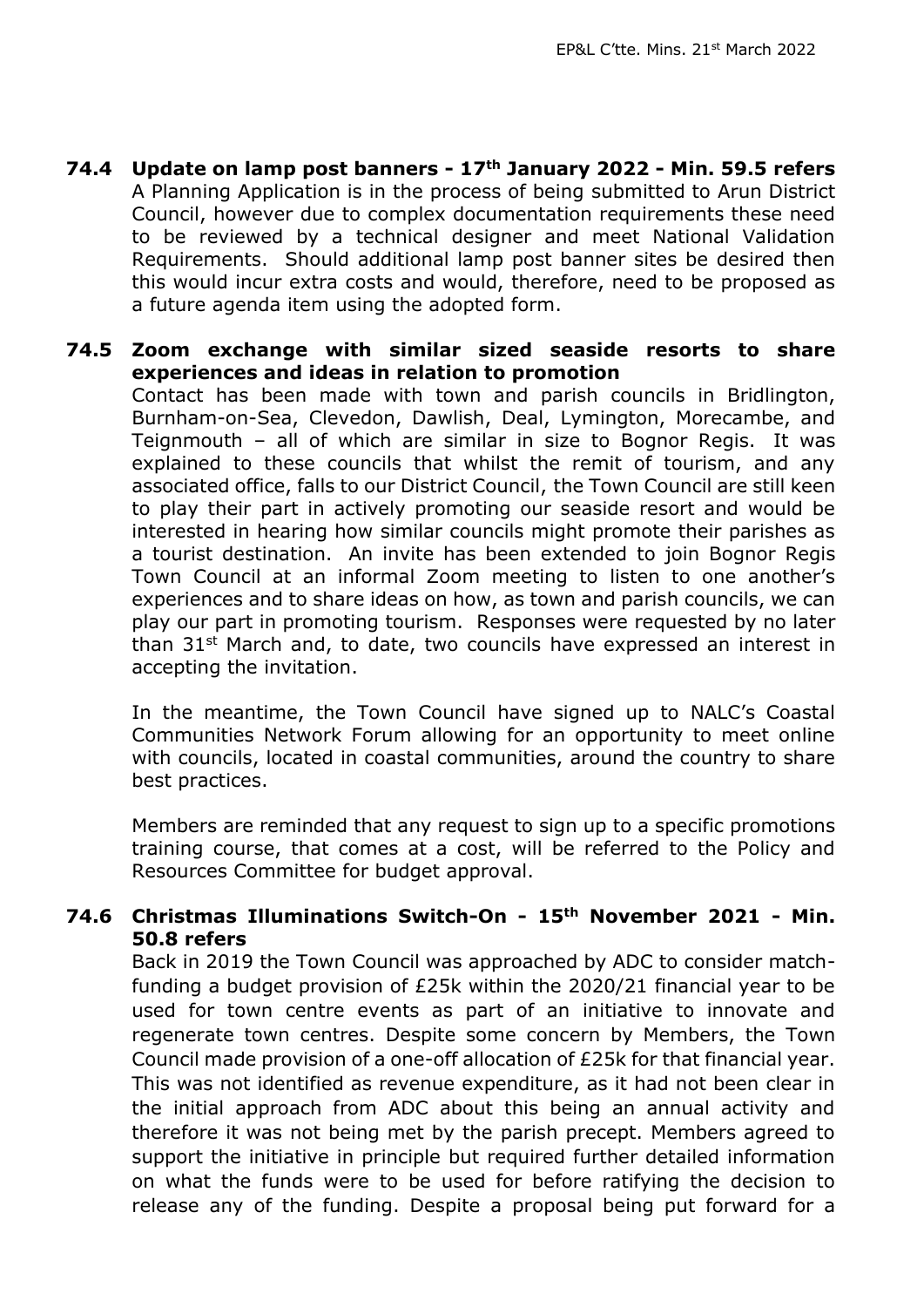project in 2020/21 to utilise £15k of the budget, the Council considered this in detail resulting in a decision not to continue to support and contribute to the ADC proposal. The £25k allocation was therefore removed from the budget and the ADC match-funding lost.

The Town Clerk has recently been made aware that a budget provision for match-funding was also made in 2021/22 by ADC. The Clerk has therefore been in liaison with ADC Officers to establish whether the Town Council could meet the criteria that would allow the release of this funding before it is lost at the end of the financial year.

As Members will be aware, the Town Council has committed a £50,000 budget with a £5,000 contingency to secure a three-year contract for new Christmas displays for the town commencing in 2022. Discussion had also previously taken place about the Committees desire to repeat the very successful digital projection in the Town Centre again for this coming Christmas and that the Events Officer be asked to seek sponsorship for match-funding to enable this enhancement to the Christmas Switch-on event to take place. It was felt by the Clerk that the digital projection may meet the ADC criteria and allow for release of some funding.

The Town Clerk has therefore proposed to ADC that some of this matchfunding be used towards enhancing the Christmas Switch-on event to enable the provision of a digital projection once again as was done during the pandemic, which was so well received by so many people. This funding, alongside the Town Council's significant increase in funding for the Christmas Lights this year and the BID's additional installations and Christmas activities can only help to promote the town, increase the footfall and boost the economy thereby helping the local traders.

Following further liaison with ADC Officers it has been agreed that this proposal would fulfil their criteria requirements and £12,500 has now been secured, which will allow for the digital projection to take place.

#### **75. FINAL UPDATE AND RATIFICATION OF EXPENDITURE ON EVENTS PROGRAMME FOR 2021**

The Events Officer's report was **NOTED**.

Members **NOTED** the finances for the main Town Council events in 2021 and **RATIFIED** the underspend of £3,204.65.

#### **76. CONSIDERATION OF ALLOCATION OF TOWN FORCE TIME FOR THE '2022 JUBILEE STREET PARTY ON THE PROM' EVENT (IF REQUIRED)**

The Projects Officer's report was **NOTED**.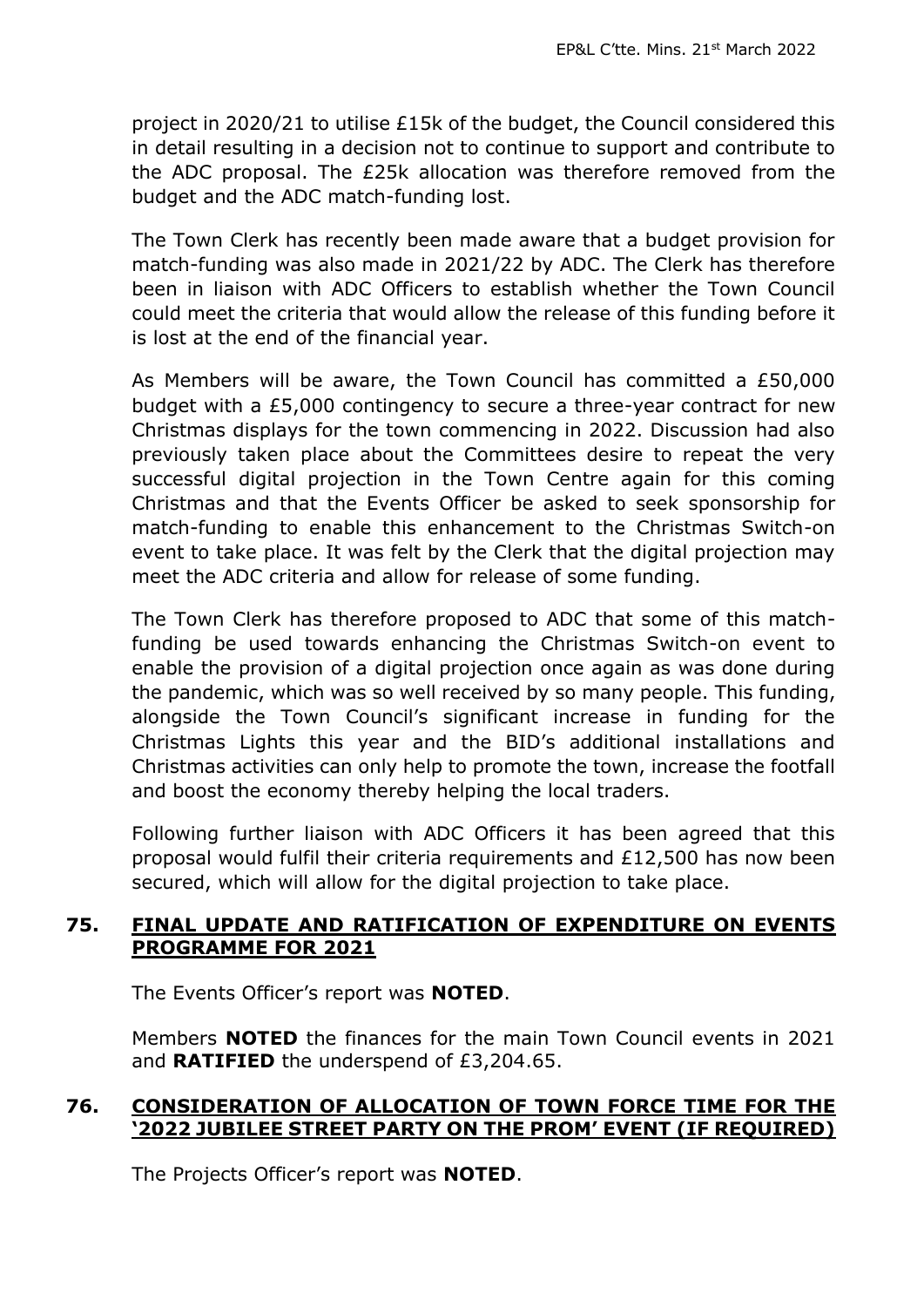Members noted that 45 hours had been requested for this event by the organisers. The Events Officer confirmed that due to the Street Party being on a Sunday, the Town Force hours would be charged at double time, so the physical time of Town Force availability for the event is essentially 22.5 hours.

Members unanimously **AGREED** to allocate 45 hours of Town Force time to the '2022 Jubilee Street Party On The Prom' Event whilst noting that this would equate to 22.5 man hours.

#### **77. UPDATE ON PROPOSALS FOR EVENTS PROGRAMME FOR 2022 INCLUDING RATIFICATION OF DECISIONS WHERE REQUIRED**

The Events Officer's report was **NOTED**.

**77.1** A Member queried if the Events Officer had any further information on the £50 administration charges now being charged by ADC and whether it was applicable to all Event Organisers. The Events Officer confirmed the charge is per event, commenced in 2022 and there is a full break-down table for Town, County, Parish Councils, Profit, Non-Profit organisers, and the charge is applicable to all. The Member suggested writing to ADC to see if it would be possible to waive this administration charge as ADC had not previously charged and it also goes against ADC support of local businesses. The Committee supported this action and agreed a letter should be sent. It was also suggested that dual hatted Councillors should raise this issue with ADC.

#### **77.2 Book Day - 13th April 2022**

The Book Day was originally taken from the programme due to budget cuts, but the Events Officer was tasked with trying to find another way to fund the event. Due to time constraints, it is unlikely that funds could now be secured to allow this event to run as a standalone event. It is therefore the Officer recommendation that the original proposal of incorporating the popular elements of the Book Day in the Kidszone of Drive Through Time for 2022 only be considered.

To enable the Kidszone to be increased to that of a significant level it is the Officer recommendation that the remaining underspend from the 2021 Events programme (after the purchase of bunting for the Queen's Jubilee - Min. 63.2 refers) of £2,386.25 be vired over to the Drive Through Time event.

Members unanimously **RESOLVED** to vire £2,386.25 from the 2021 event programme underspends to enhance the Kidszone element of the Drive Through Time 2022 event.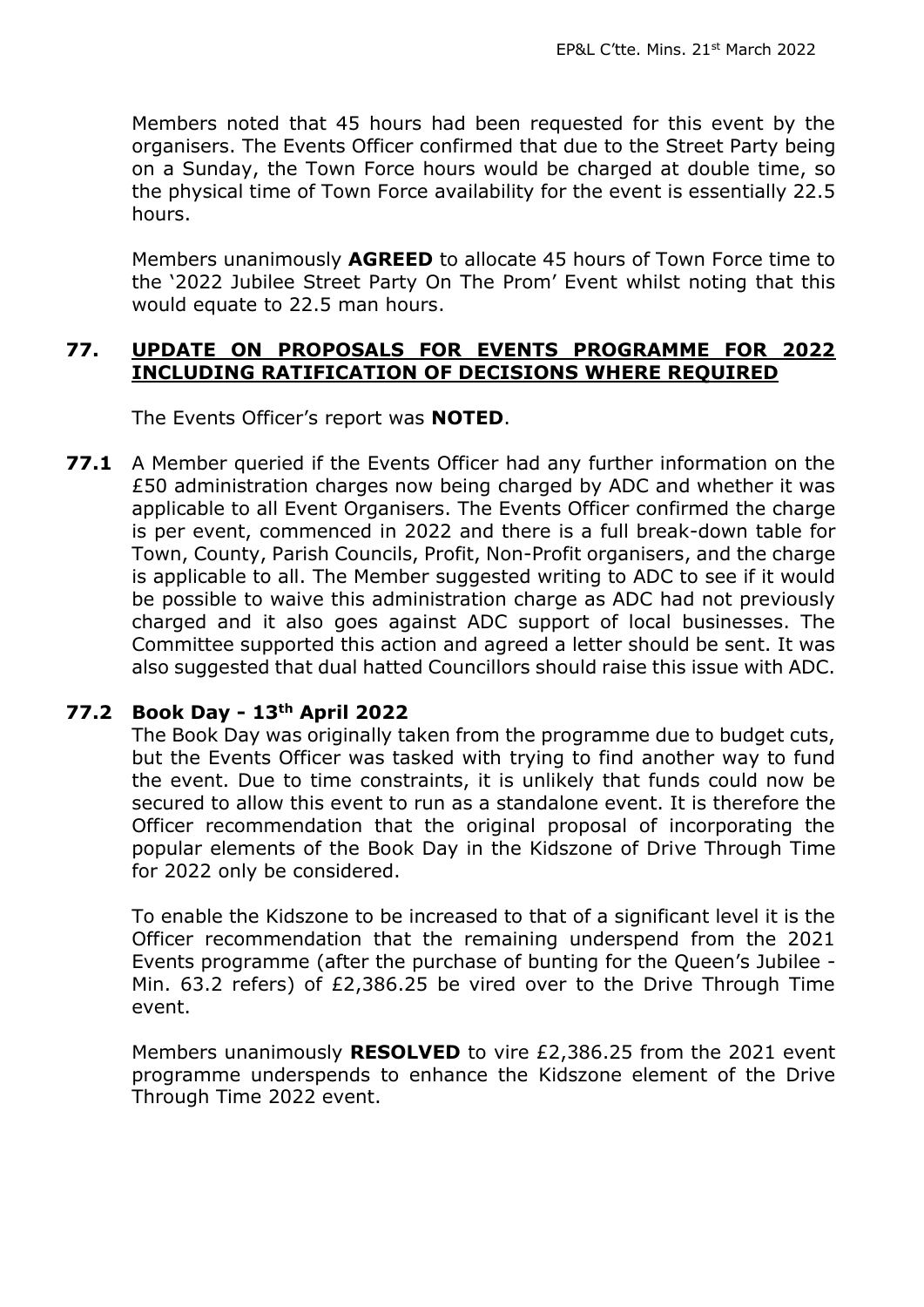#### **77.3 Celebrations and Commemorations to Mark The Queen's Platinum Jubilee - 2nd - 5th June 2022**

Members **NOTED** that Bersted Arts Choir will be performing at the Beacon Lighting. It was further **NOTED** that a Firework display from the end of the Pier will be replacing the Aerial pyrotechnic display.

Members **RATIFIED** the expenditure for the bunting of £818.40, and the Chairman asked if Town Force could criss-cross the bunting between the catenary wires as had been done previously.

Following the approach from M&Co as detailed in the report, Members **AGREED** for the Events Officer to liaise with M&Co on some form of collaboration for the Beacon Lighting Event.

The Chairman allowed Cllr. Goodheart to update Members from the public gallery in connection with his proposal that the bullnose, which houses the beacon brazier, be painted red, white and blue for the Jubilee celebrations. Cllr. Goodheart confirmed that ADC's Property Department would cover both the cost of the materials and the labour, and this would be a good opportunity to encourage local artists to take part in this piece of work. A Committee Member confirmed that it would be an ADC led project and stated he would like ADC Councillors to provide updates to this Committee. Cllr. Goodheart confirmed that he will provide further information to this Committee at the next meeting.

Members **AGREED** with Cllr. Goodheart's proposal for ADC to take this project forward working with others to enhance the bullnose area on the promenade in time for the Queen's Platinum Jubilee celebration events in June.

Members noted the information within the report and **AGREED** to take part in the Platinum Jubilee Story QR based Trail though Bognor Regis.

#### **77.4 Drive Through Time - 3rd July 2022**

There were no updates, however the Chairman stated that previously some Members expressed a wish for this event to relocate to the seafront and Place St Maur, but this could not happen this year due to the works going on around the Regis Centre. As next year marks the 10<sup>th</sup> Anniversary of this event, the Chairman suggested to the Events Officer to potentially make this event bigger to which the Events Officer concurred.

#### **77.5 Proms in the Park**

Members **NOTED** the date for the Proms in the Park is 17<sup>th</sup> September and not the 10<sup>th</sup> September, as this date was previously reported incorrectly.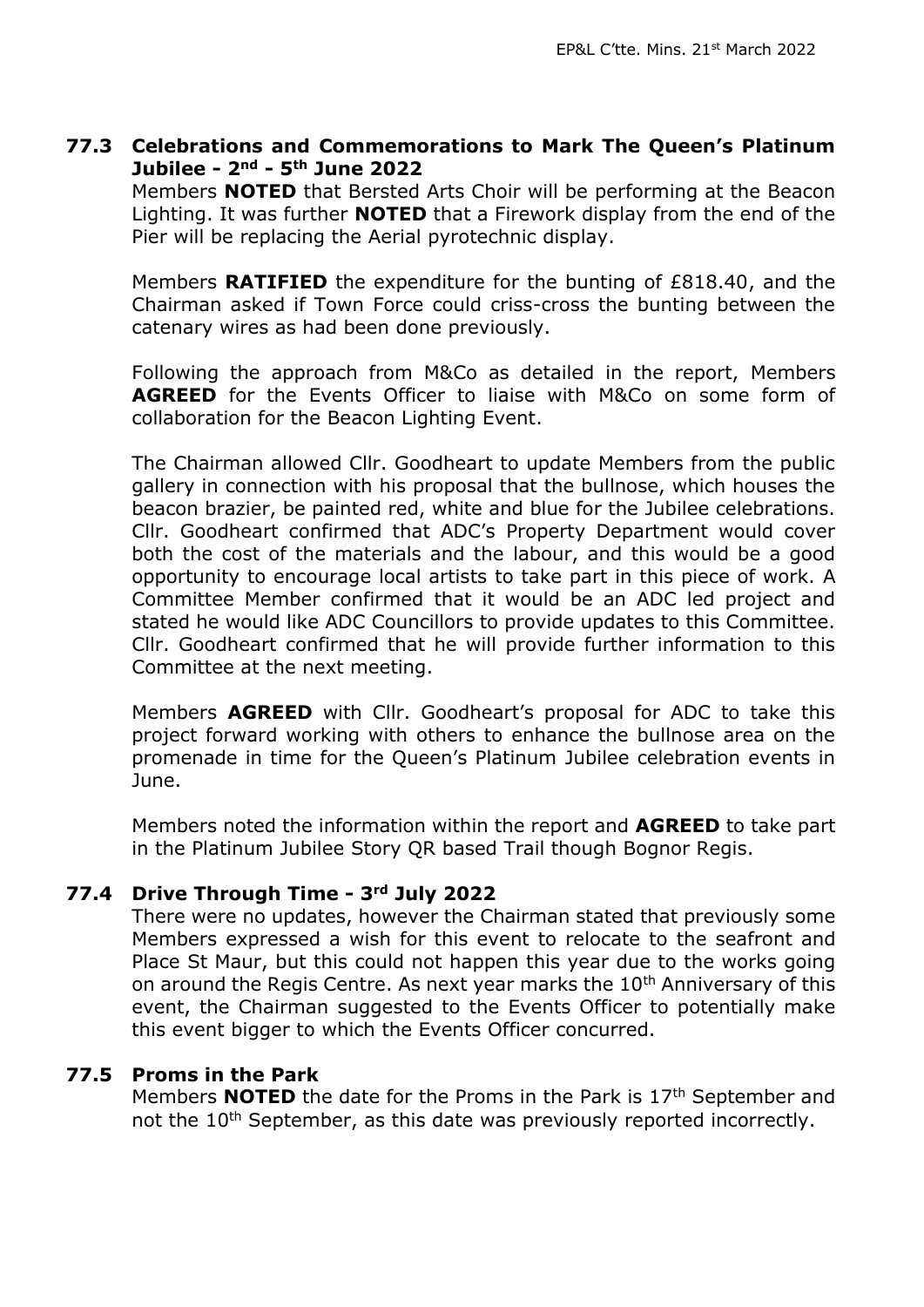#### **77.6 Funshine Days**

Members **NOTED** the finalised programme of events for the Funshine Days running Tuesday to Thursday on weekdays from 2<sup>nd</sup> to 25<sup>th</sup> August with the first two weeks of the programme taking place on the Prom bandstand.

There were no decisions to make, however the Chairman asked the Events Officer about the possibly of having a list of all Bognor Regis Town Council events in one central location. The Events Officer advised that due to the events taking place on ADC land, permission is first needed before the advertising of the events can take place.

Details of the Funshine Days are also sent out via the Primary Times which goes out in 55,000 school bags across the County.

#### **77.7 Beacon Lighting to Commemorate Sir Richard Hotham's Birthday - 5th October 2022**

The Chairman noted the Town Force hours and materials for the Beacon lighting and noted that should the Events Officer be required at any event then additional hours and administration costs could occur. The conversation then turned to the preference of musical genres for the event and the Events Officer updated the Members on their preferences for Bognor Regis Town Concert Band, a Folk Band, and Soft-Reggae Band.

### **77.8 Christmas Illuminations Switch-On - 26th November 2022**

The Events Officer referred to the match-funding which had been secured from ADC for a digital projection and how this now widens the options available for this event. The Events Officer would now put together 2 Gold Packages proposals that would be presented at the next Committee Meeting for Members consideration.

#### **77.9 Sunday Afternoon Concerts, series of events over the Summer - TBC** The Events Officer gave a brief overview on the series of Sunday Afternoon Concerts as detailed in her report, which is presently waiting for approval from ADC. A Member asked if any of the performances could take place at the Bandstand, to which the Events Officer said that would be investigated. In answer to a query regarding whether it would be possible to have 2 genres of music for each event, the Events Officer advised Members that each concert would have 1 vocal and 1 instrumental performance.

#### *The Events Officer left the meeting*

#### **78. TO RECEIVE ANY SUGGESTIONS FROM COUNCILLORS TO BE INCLUDED AS PART OF A STRICTER BRIEF TO BE DRAWN UP AND CIRCULATED TO COMMUNITY-BASED ARTISTS IN RELATION TO SEAFRONT POSTERS AND TO IDENTIFY AND AGREE A BUDGET FOR ASSOCIATED COSTS FOR THE PRODUCTION – MIN. 64 REFERS**

The Projects Officer's report and appendices were **NOTED**.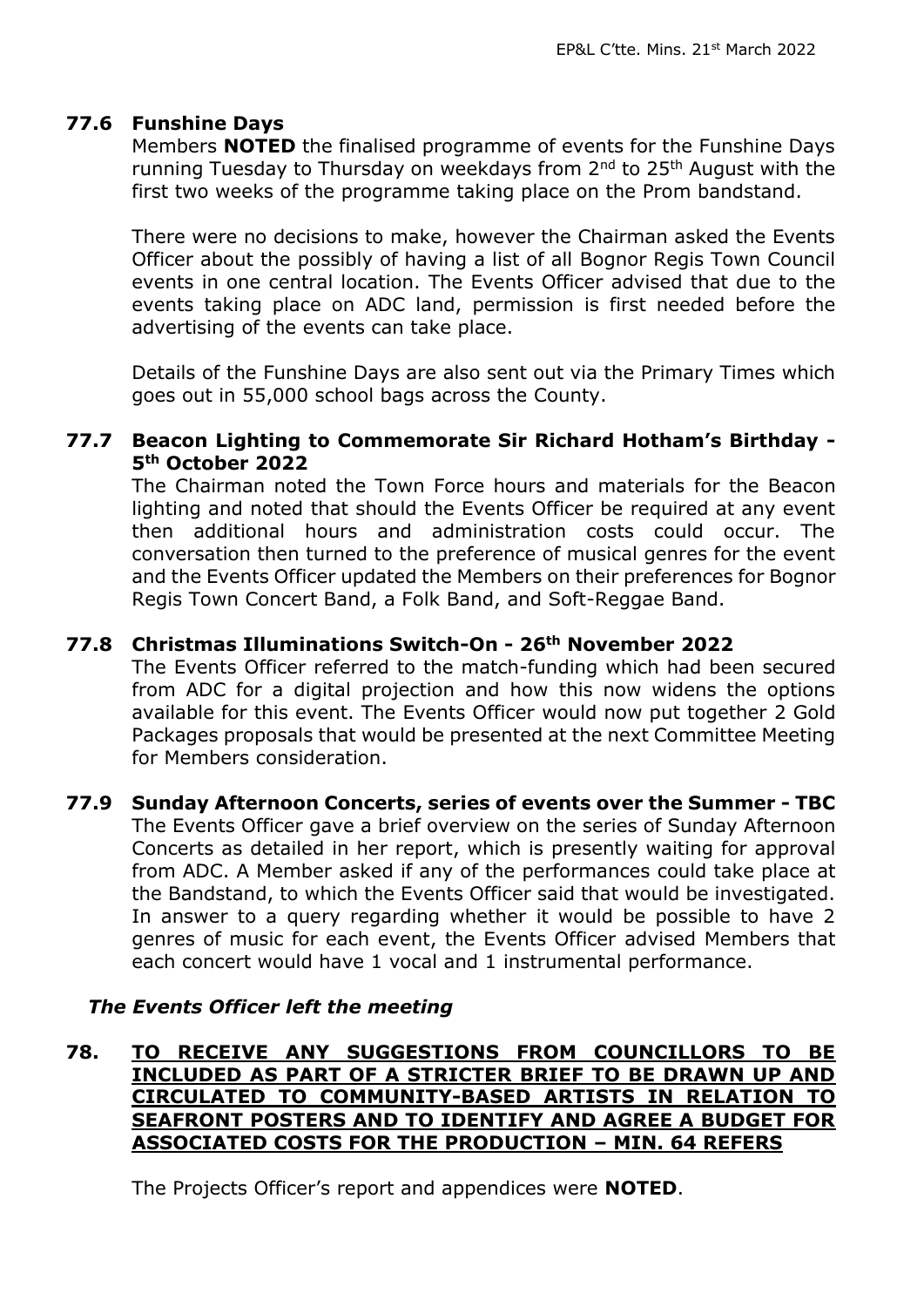The Chairman advised the Committee Members that 2 proposals were submitted for this item, 1 from Cllr. Mrs. Daniells and 1 from Cllr. Brooks and a member of the public.

The Chairman highlighted the focus of the item is for Members to agree to the specifications to aid members of the public to provide artwork/photographs that will meet the requirements in terms of size, quality, QR codes etc for their work to be accepted as submissions of work. The Chairman commented that whilst the 2 proposals were from 2 different sources, they are very similar, and the only difference was that Cllr. Mrs Daniells proposed to only use photographs but stated the proposal from himself and a member the public allows for artwork and photographs. Furthermore, the Chairman stated the previous Projects Officer had prepared photo permission forms that would allow the use of photographs of the public without the need to blur faces/cover identity.

A Member acknowledged the work by Cllr. Brooks and a member of the public and wanted to clarify that the proposal presented is for 3 different types of layout, these being; the attractions (of Bognor Regis), community artwork and lastly event-based posters. The Member was in support of the proposal on the proviso that serious thought would go into where each type would go but the main theme would be attraction and community art, with events posters coming over the top as and when required. He would like to see if more emotive subject matters could be incorporated.

In terms of production, the Member did raise awareness to what the posters would be made from going forward and to highlight this as potentially a future agenda item. Furthermore, consideration should also be given to the potential opportunity to take ownership of these poster sites, in terms of maintenance of the whole poster site structures, for a more streamlined process and whether Bognor Regis Town Council would be able to take this on. The Chairman agreed that this should be investigated at another meeting.

Another Member stated he felt the Committee should not be limited by only using photographs but did concur they do lend themselves to creating more evocative imagery. He spoke in support of Cllr. Mrs. Daniells proposal on layouts, use of negative space but gave caution on the use of too much text over imagery and his preference for specific layouts over others.

The Chairman highlighted that using the proposal from himself and a member of the public gives a wider option of layouts and was welcoming to any changes such as font size and ensuring there is consistency across all poster sites. In addition to this the Chairman also answered a query on how the QR codes work.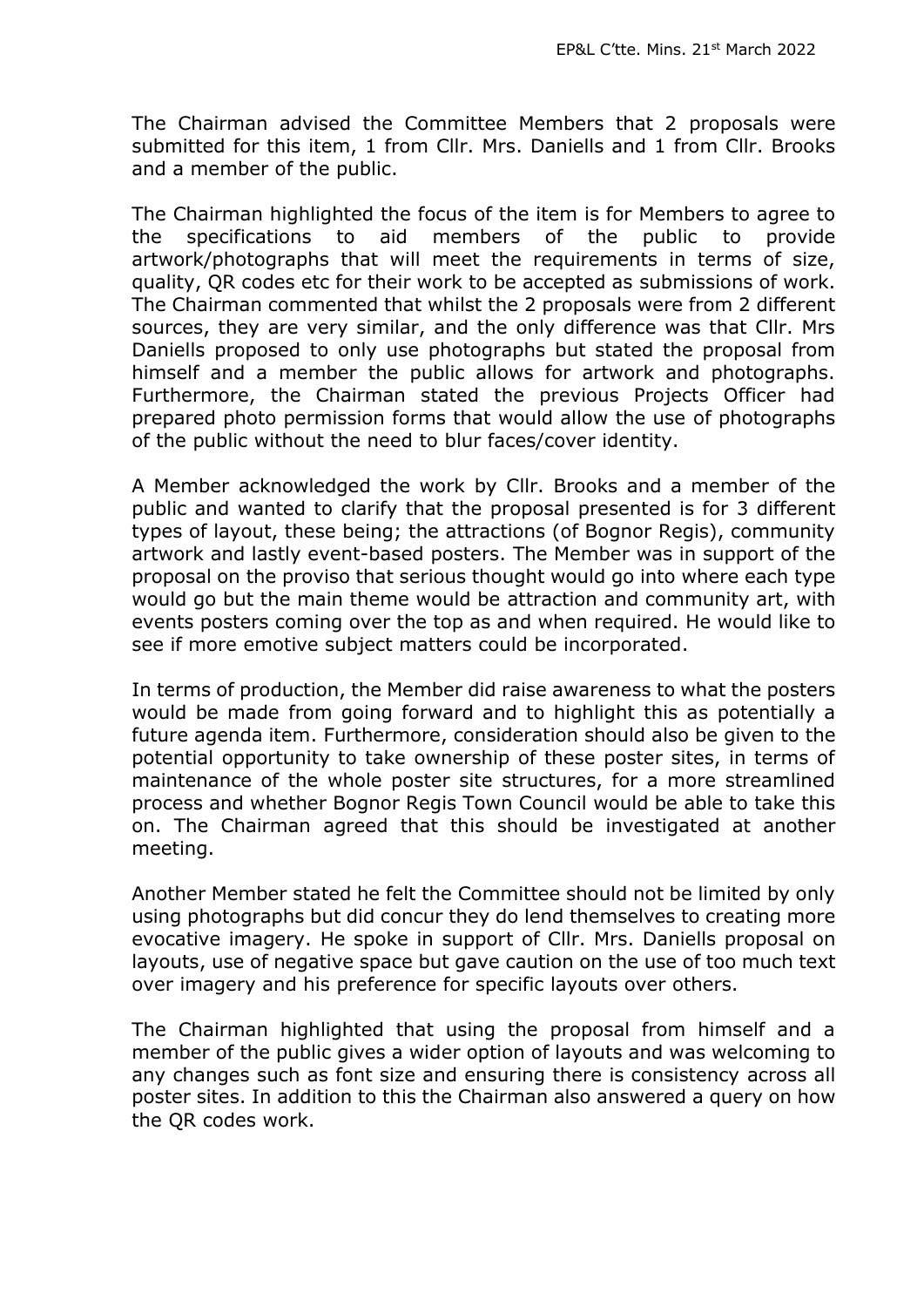Following the discussion Members **AGREED** the final brief and design in line with the proposal presented by the Chairman and a member of the public for the seafront posters for the coming season.

Members further **AGREED** to **RESOLVE** that the associated costs for the production of the artwork be funded from the remainder of the current year's Publicity/Promotions Budget with any shortfall being covered from the new 2022-2023 budget.

A Member suggested that the Chairman write to the member of the public to thank them for their work.

#### **79. TO RECEIVE A PRESENTATION OF NEW DESIGN IDEAS BEING TAKEN TO ADC FOR THE PROMENADE BANDSTAND WIND SHIELDS AND TO CONSIDER WHETHER A LETTER PERTAINING TO THESE SHOULD BE SENT TO ADC IN SUPPORT – MIN. 67 REFERS**

The Projects Officer's report and appendices were **NOTED**.

The Chairman gave a brief overview of the current limitations of the renovated bandstand, with there being no accessible PA system, no stackable chairs, and the lack of wind shields. He then presented to the Committee images of the 4 strong clear sheeting windshields which are currently held at the Town Force lockup and expressed the view that a letter should be sent to ADC stating these shields would be available for use at the bandstand. In answer to a query as to how these would attach to the bandstand, Members were provided with details of the suggested clip fittings that could be used to replace the current ratchet straps. The Chairman stated that should wind speeds exceed a certain measurement (30mph), then the bandstand should not be used.

A Member asked for clarification as to whom members of the public or organisers looking to use the bandstand would need to contact to use the suggested windshields. It was advised that this would need to be through the Town Council office. A point was also raised that as the suggested windshields would be the property of Bognor Regis Town Council, then it would be down to Town Force to fit the windshields due to the insurance liability. This would also be subject to Town Force Members availability

Following further discussion, Members **AGREED** to make the Town Council's windshields available for hire by event organisers with an increased deposit cost suggested as £350 at the previous meeting, Min. 67 refers. It was further **AGREED** that a letter be sent to ADC to advise ADC of the Committees decision.

**NOTE:** *Prior to making the windshields available to event organisers, confirmation will first need to be sought from ADC as the responsible*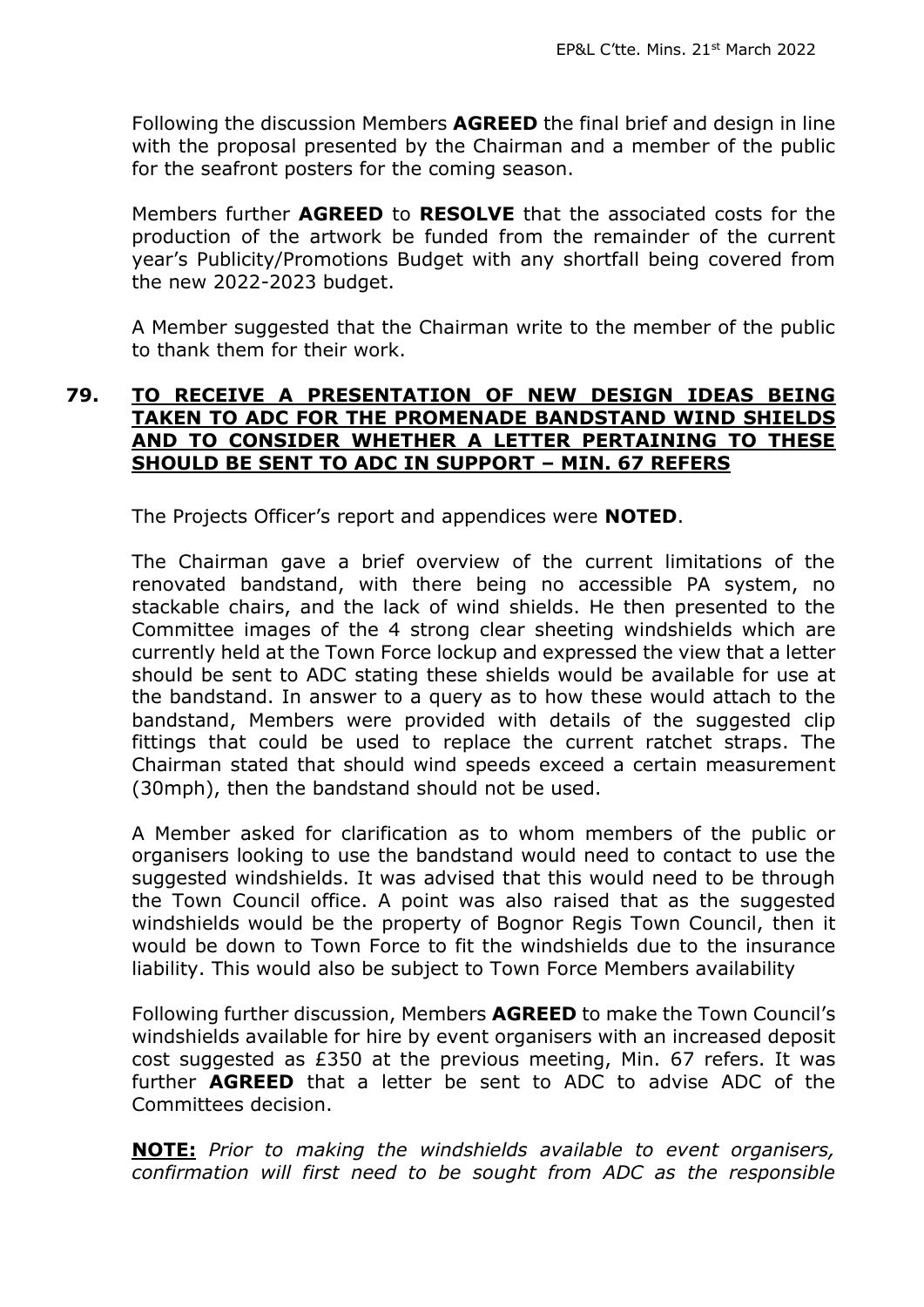*authority, that they are in agreement for the windshields to be used on the newly renovated bandstand.*

#### **80. PROPOSAL TO PRODUCE A TOWN MAP DISPLAY BOARD WITH PAPER DISPENSER AND SUBJECT TO AGREEMENT TO PROCEED, TO CONSIDER THE ASSOCIATED COSTS AND IDENTIFY A BUDGET – MIN. 59.3 REFERS**

The Projects Officer's report and appendices were **NOTED**.

The Chairman allowed Cllr. Goodheart to introduce this item from the public gallery and he advised that there is currently a map produced by the BID which could be used within this project. The map could potentially be sold to members of the public at a cost of £1 via a dispenser attached to several fixed map locations throughout Bognor Regis Town.

Comment was made that that there are currently several large-scale maps in situ, and it was questioned whether this project would duplicate the work already taken on by other stakeholders such as the BID and wayfinding projects. It was also noted that Chichester has dispensing maps which are free, but they are often left as litter on the streets, and this directly goes against creating a better environment policy when smartphones could enable the public to environmental wayfinding in the Town.

From the public gallery, it was suggested that all stakeholders need to be working together to avoid duplication and this project could be put on hold until the wayfinding proposal currently being worked on has been progressed. It was noted that the Executive Director of The Bognor Regis Regeneration Board, was already in discussion with the Town Clerk about attending a meeting to talk to Members about the wayfinding proposal. It was therefore **AGREED** that no further action should be taken at this time to allow for the wayfinding proposals to be considered first. There could then be further discussion by the Committee at a future meeting to decide the best way to proceed with this proposal.

#### **81. TO DISCUSS THE RECENT CHANGES MADE TO THE SUSSEX BY THE SEA WEBSITE AND TO CONSIDER AND AGREE ANY NEXT STEPS – MIN. 66.1 AND 68 REFER**

*Cllr. Brooks declared an Ordinary Interest as he sponsors the webcam to the west of the pier.*

The Projects Officer's report was **NOTED**.

The Chairman gave Members a thorough overview to the recent updates to the Sussex By The Sea website, to which Members had a lengthy conversation on the merit of having the links to the Bognor Regis Town Council website, and webcams reinstated.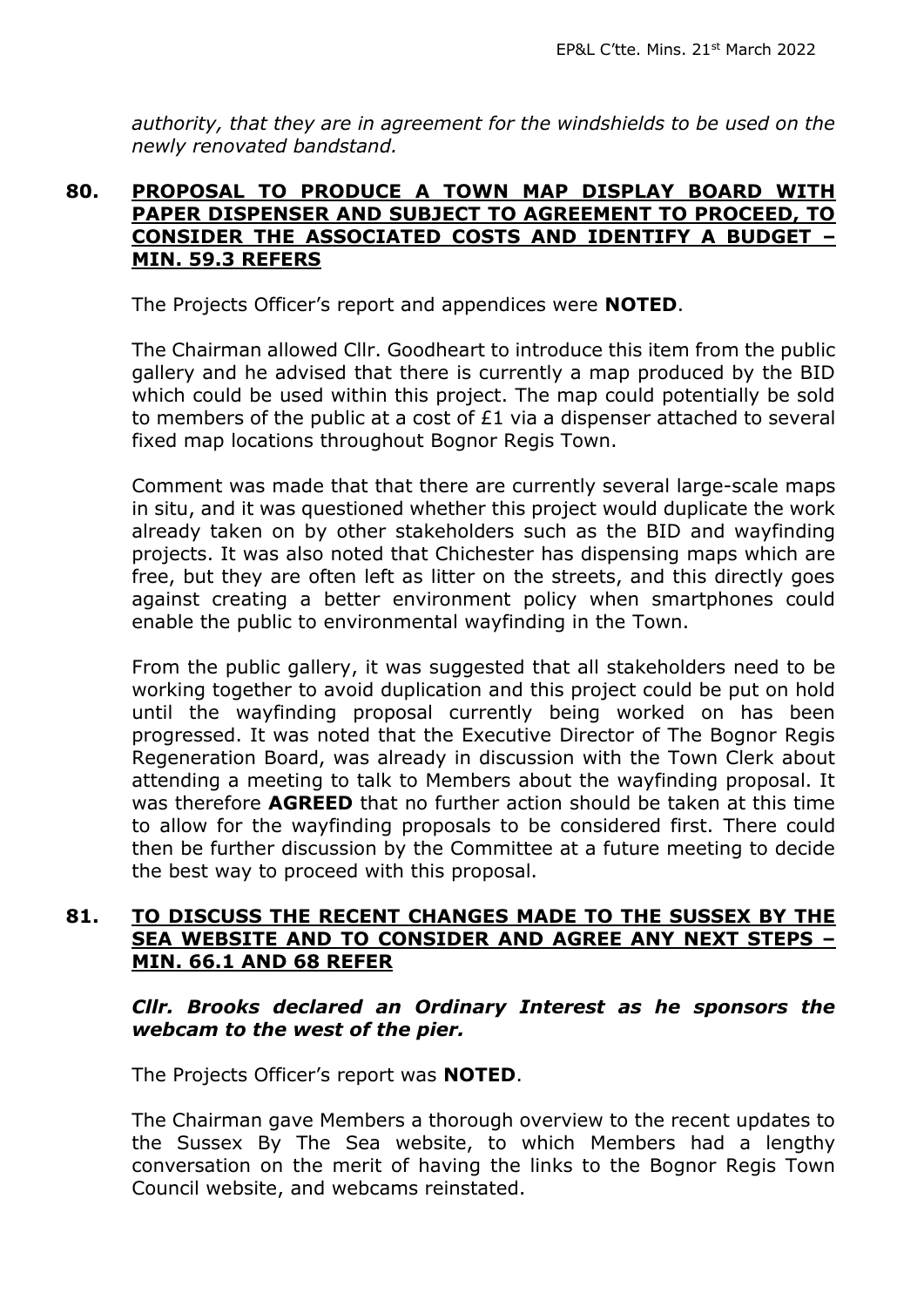Following the discussion, Members **AGREED** to send a letter to Arun District Council to call for reinstatement of the 'Sunniest Bognor Regis' logo, Town crest, and links to the Town Council's website and Facebook pages on the 'Sussex by the Sea' website.

The Chairman advised that he would draft a letter and circulate this to Members of the Committee for agreement before submission.

#### **82. TO CONSIDER THE REVISED QUOTATION FOR BOGNOR REGIS CHRISTMAS ILLUMINATIONS 3-YEAR CONTRACT 2022/24 FROM LITE AND AGREE HOW TO PROCEED – MIN. 38 REFERS**

The Projects Officer's report and the appendix detailing the four package options for the new 3-year contract for Christmas Illuminations was **NOTED**.

As detailed in the Projects Officer's report the increase in prices since the original quote from the vendor was noted. Some Members were interested in cost savings to reduce the annual fee; however, it was commented that the overall savings would be minimal over the 3-year contract period and as there is the budget for Option 1, this would ensure a consistent lighting theme throughout the Town.

Members **AGREED** in principle to Option 1, under the proviso that the BID be approached to come to an arrangement to cover the lights for The Queensway.

#### **83. ITEMS FOR FUTURE AGENDA**

The Projects Officer's report and the appendix was **NOTED**.

Members **AGREED** to include the following proposals on the next Events, Promotion and Leisure Committee Meeting Agenda: –

Proposal from Cllr. Mrs. Daniells to outsource the Christmas Lights Switch-On event.

A Councillor queried whether any other Town Council events should also be considered.

Proposal from Cllr. Mrs. Daniells to review the 'Follow the Ducks' Campaign.

Proposal from Cllr. Mrs. Daniells to consider and explore developing a simple BRTC smartphone App.

Proposal from Cllr. Brooks to consider a review of the Bognor Regis Town Council Poster Policy.